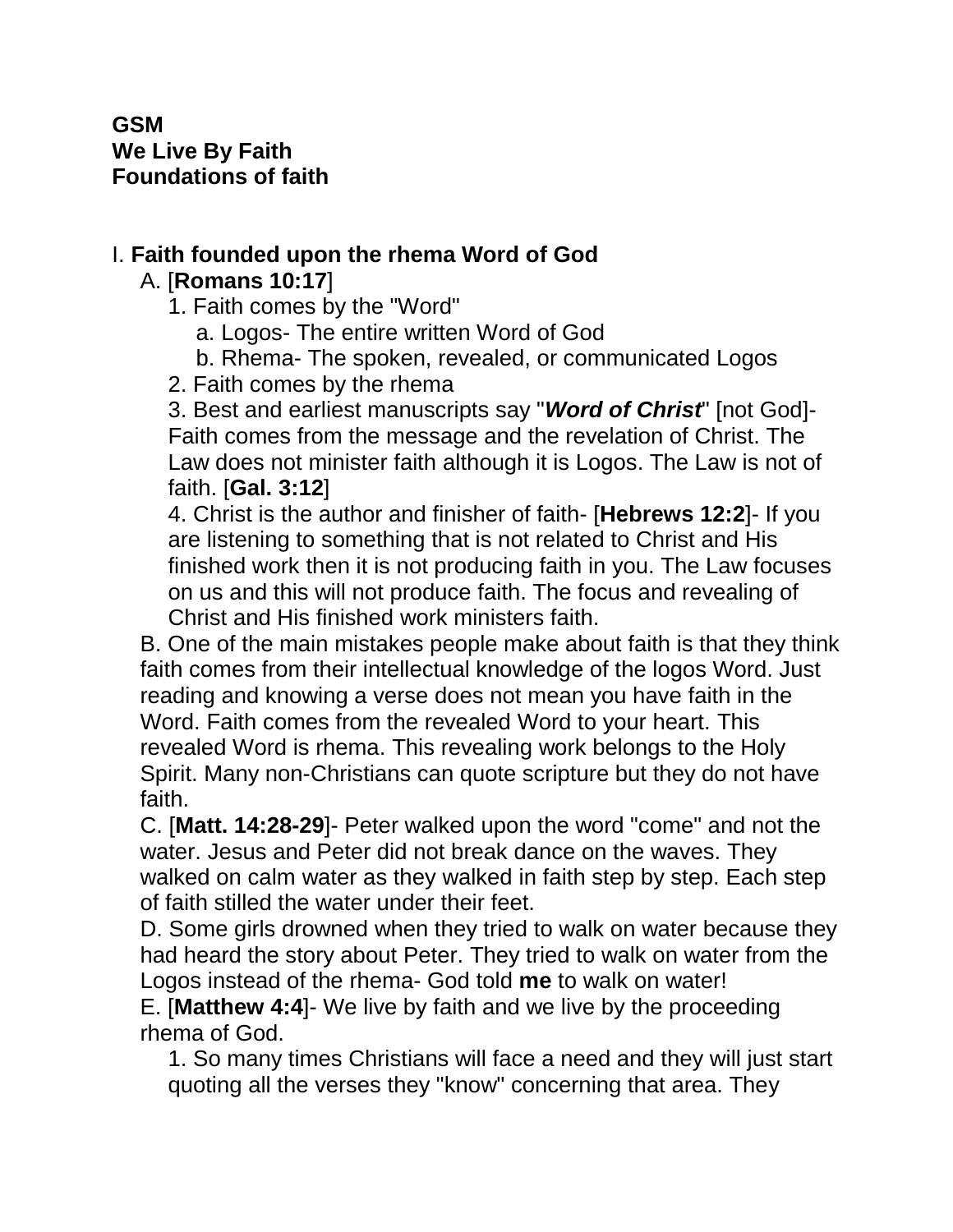confess it and pray it but so often to results take place. This is because they are standing on the Logos and not rhema.

2. Ex. Kenneth Hagin when he found out his daughter was sick did not pray for her for a couple of days. He prayed for wisdom and meditated on the scriptures until faith came. Then he spoke the word and she was healed. He spoke from heart faith instead of from his intellect.

3. We need a proceeding word from God.

4. The Spirit leads Jesus to the wilderness- I believe it is the same wilderness that Israel was led to and Paul was led to- Sinai. **vs. 3**- Satan wanted Jesus to turn stones into bread. He wanted Jesus to the Law into what gives life. Jesus said that life is found in the rhema of God to man. God does not want us to live by outward written laws but inward communication from Him.

5. [**Matthew 7:9**]- Jesus said if a child asked for bread would the Father give Him a stone? God will not give you law today. He gives you His rhema!

F. [**Hebrews 4:12**]- The Logos is living. Rhema is a portion of the living Word revealed to your heart.

1. vs. 10-11 speak of entering into rest. We enter into the rest of His finished work. This rest is faith.

2. The Word is energetic and working. The Word through our faith does the work for us.

G. [**Luke 1:37**]- *because no word {Gr. rhema} from God shall be without power."* Within each rhema of God is the resident power to fulfill itself.

H.[**Luke 8:11-17**]- Each rhema is a seed that has life in it. The life is the revelation within that spoken word to you.

I. If you speak and act upon that revelation then the power will be released into the natural. If you don't then the revelation will be robbed from you. If you speak and act on the rhema more will be given to you. If you do not then what you think you have will be taken from you. The life [revelation] is taken and you are left with the outward shell of the seed which is the intellectual knowledge of the doctrine in you mind. You know the doctrine but the rhema that produces faith is gone.

II. Avenues for rhema

A. Meditation- [**Ps. 77:6**]- As you meditate your spirit will pick up rhema from God- usually spontaneous thoughts or insights called revelation.